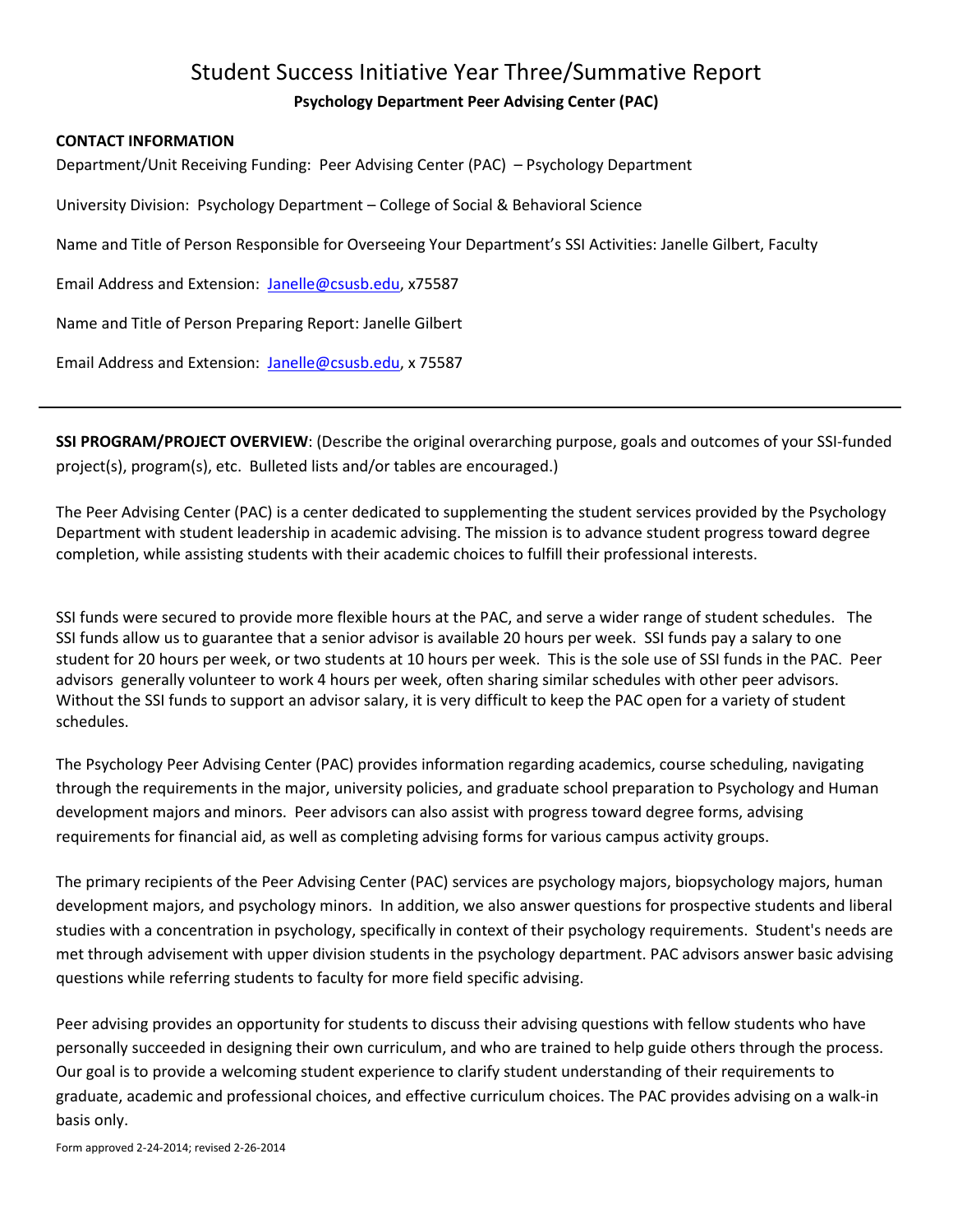**SSI-FUNDED ACTIVITIES:** (Please list and describe the activities undertaken for each year of the initial SSI allocation. If

no activities were undertaken or funded for a particular year, please explain why.)

Year 1- Salary for 20 hours per week for a student advisor

Year 2- Salary for 20 hours per week for a student advisor

Year 3- Salary for 20 hours per week for a student advisor

**ACCOMPLISHMENTS/PROGRESS TOWARDS OUTCOMES**: (Describe the progress you have made each year toward your original SSI goals and outcomes. Indicate clearly how student success was enhanced by your program or service/s. Be sure to include the measures you employed and evidence/data you collected for each outcome where appropriate. )

Year 1 – Hired a senior advisor to keep the PAC open for an additional 20 hours per week.

Designed the PAC assessment plan, and measures for the PAC, including an assessment of the availability of hours (the one outcome tied to SSI funds).

Year 2 – Hired two students who split the hours to keep the PAC open for an additional 20 hours per week.

Administered assessment survey for students participating in the PAC.

Year 3 – Hired two students who split the hours to keep the PAC open for an additional 20 hours per week.

Continued to administer assessment survey for students participating in the PAC.

Reviewed assessment data for all PAC outcomes.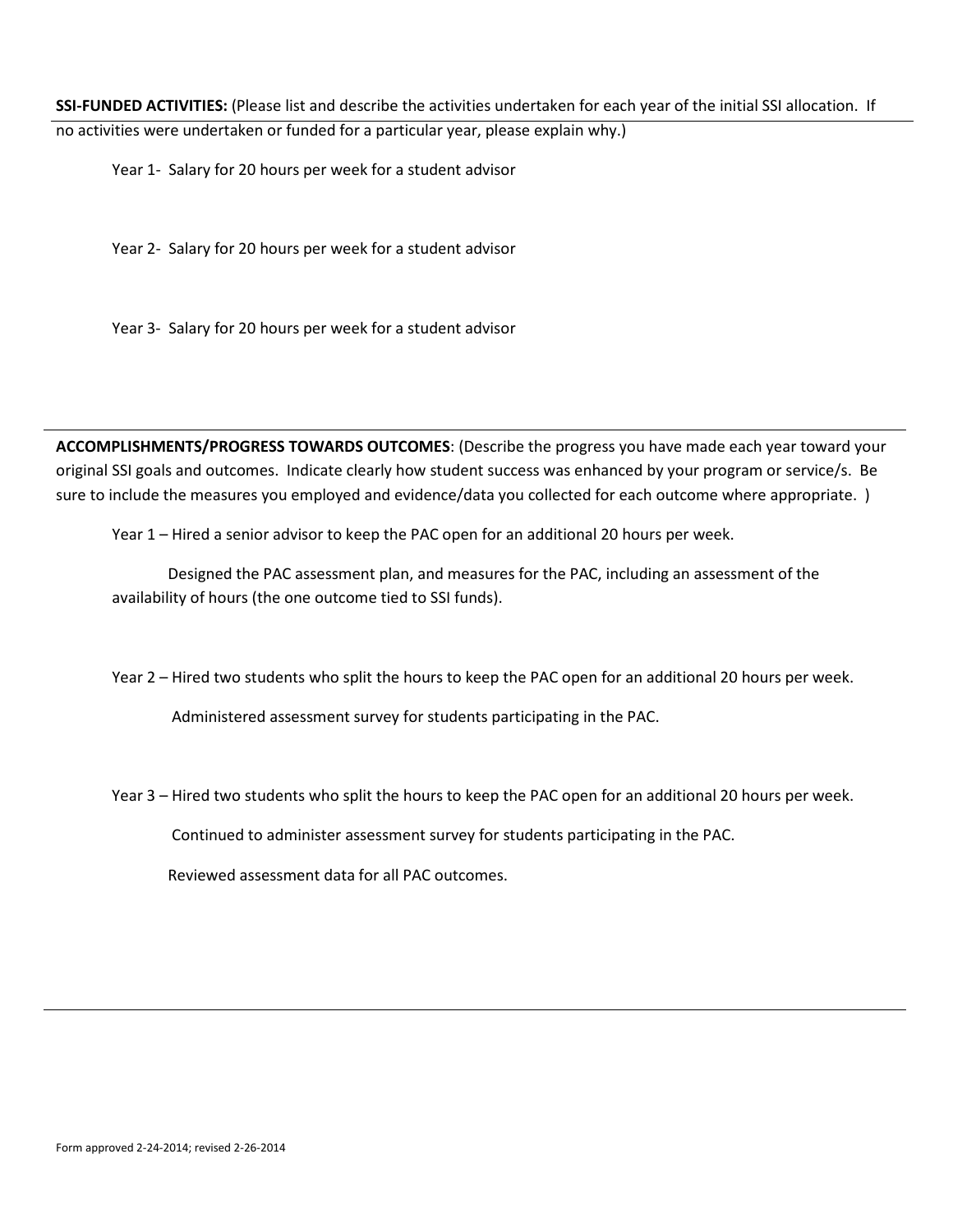**CUMULATIVE FINDINGS:** (Please discuss the overall results of your SSI-funded program(s), project(s), etc. as they pertain to your original outcomes *over the course of the past three years*. What improvements should be made?)

One of the outcomes for the PAC pertained to the activities supported by SSI funds - Outcome:1.1 Students will be able to visit the PAC because the availability of the PAC hours fit diverse schedules.

This outcome was assessed with a student satisfaction survey administered though the Psychology 101 class, after students were required to visit the PAC. Data was collected from approximately 200 students per quarter for fall, winter, and spring. Results indicated that students were satisfied with the availability of hours offered by the PAC.

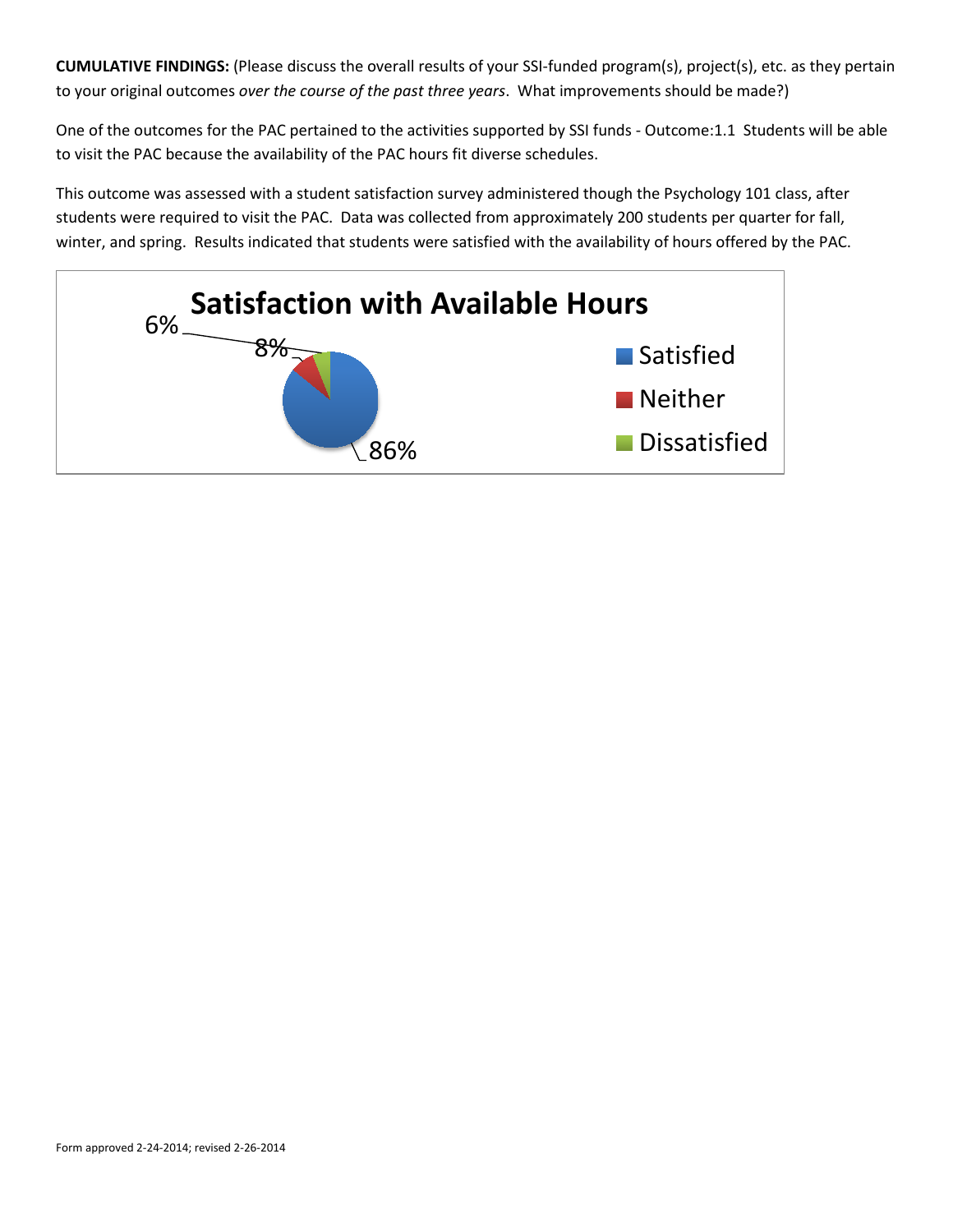**CHALLENGES:** (Please list any significant challenges encountered over the course of the past three years that have affected your ability to fully implement your intended activities or to reach your articulated outcomes. How did you address these challenges?)

Hiring one student for 20 hours tied the availability for the PAC to one student schedule, limiting the ability to broaden the hours the PAC was open to specific days. To accommodate more student schedules, we hired two students at 10 hours each, with the understanding that they could not overlap their work hours, and needed to be available beyond the schedules of volunteers. Splitting the money between two students provided more availability.

**LESSONS LEARNED:** (Please share any additional information you'd like regarding this area not covered above.)

In addition to the increased availability of PAC hours, the PAC also benefitted from having two students that were responsible to the PAC for more hours. They became a hub of coordination and communication for other peer advisors, and offered assistance to other peer advisors who had less experience.

**SUSTAINABILITY:** (Please explain how your department is planning for the continuation of your SSI-funded programs, projects, activities, etc.)

The PAC will continue to operate as a volunteer organization to fulfill its mission. However, without the SSI funds we would not be able to accommodate a wide range of student schedules.